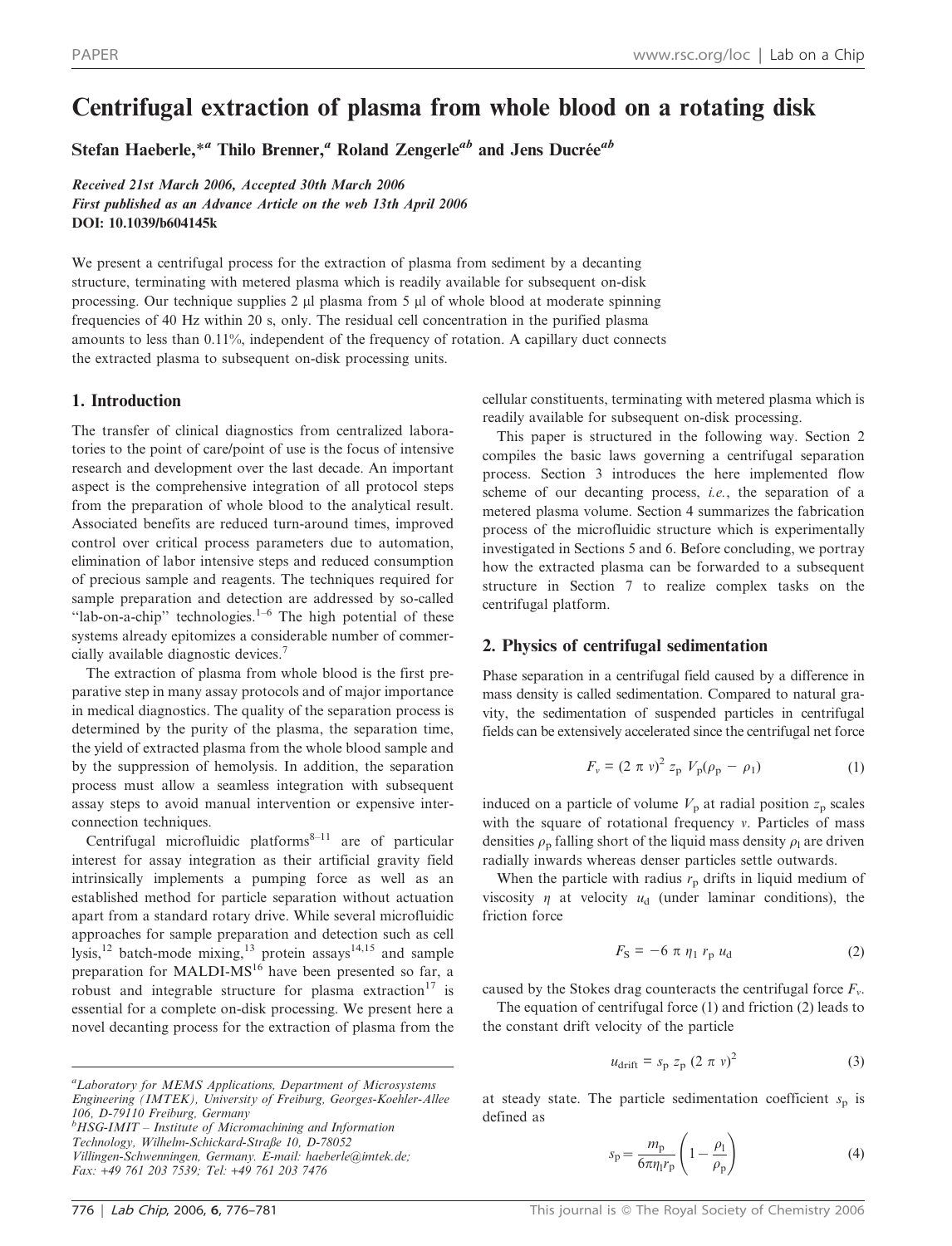

Fig. 1 Intermediate state of batch mode sedimentation in a centrifugal field. A *shock interface* proceeds at a velocity  $u_{\text{drift}}$ . Eventually, red blood cells are concentrated in a pellet on the bottom of the vessel while purified plasma is found in the supernatant.

with particle mass  $m_p$ . The sedimentation coefficient for red blood cells is empirically determined to  $0.27 \times 10^{-7}$  s.<sup>18</sup>

The course of a conventional sedimentation in a centrifugal field is depicted in Fig. 1. The red blood cells (RBCs) which possess a larger mass density than the plasma are driven by the centrifugal field towards the bottom of the reservoir. During the separation, a sharp interface forms between the already purified plasma without cells, and the subjacent cell suspension.

This interface is also referred to as shock-interface since it represents an abrupt discontinuity in the cell concentration of the suspension. At the end of the separation, a radial stack constituted by a cellular pellet at the bottom and a purified plasma supernatant evolves. The reader may notice that the constant propagating of the *shock interface* at speed  $u<sub>drift</sub>$  is a simple model disregarding the hindered settling effect  $19$  which results in a decreasing  $u<sub>drift</sub>$  with increasing particle concentration towards the end of the separation. Since the cells are not concentrated up to such a critical concentration in our proposed decanting technique, the simple model is sufficient to describe the principle of our structure.

## 3. Centrifugal flow scheme

The plasma in the supernatant has to be separated from the cellular pellet. In contrast to manual extraction by a pipette after centrifugation, a fully integrated, multi-step sample processing affords an on-disk extraction. In our concept, we split the two phases during sedimentation by a decanting process (Fig. 2) which is explained in the following.

The device comprises a metering structure which is connected via a drain channel to two subsequent chambers, a first chamber to sediment and retain the cells followed by another reservoir receiving the purified plasma through a decanting mechanism. In the presented design, the drain channel is located at a radius of 32 mm on the rotating disk exhibiting an overall diameter of 120 mm (corresponding to the format of a conventional compact disc).

Initially, a raw blood sample is metered to a fixed volume defined by an overflow channel next to the inlet and a hydrophobic stop at the outlet of the metering chamber.



Fig. 2 Flow scheme in our separation structure. A metered volume of the blood sample defined between hydrophobic stop and overflow channel flows from the metering chamber via the drain channel into the decant structure. A shock interface separating plasma from the cellular pellet builds out in all parts of the network and proceeds radially outwards at a speed  $u<sub>drift</sub>$ . The filling height of the decant chamber rises at counter-current speed  $u_{\text{dec}}$  before the plasma overflows into the plasma collection chamber. The speed  $u_{\text{dec}}$  of the filling height in the cell reservoir is adjusted by the hydrodynamic resistance of the drain channel so that only purified plasma advances to the plasma reservoir.

Subsequently, the metered sample is forwarded via the drain channel to the decanting structure.

The volume flow of blood from the metering chamber through the drain channel

$$
I_V(v,t) = \frac{p_v(v,t)}{R_{\text{hd}}} \sim v^2
$$
 (5)

is determined by the quotient of the (equivalent) centrifugal pressure  $p_v$  (v, t) and the flow resistance  $R_{\text{hd}}$  of the channel network. This centrifugal pressure<sup>20</sup>

$$
p_v(v,t) = \rho_b (2\pi v)^2 \bar{r}_b(t) l_b(t) \sim v^2
$$
 (6)

scales with the square of rotational frequency  $v$ , the mass density  $p<sub>b</sub>$  of the blood sample, the radial length  $l<sub>b</sub>$  of the liquid column and the medium radial position  $r<sub>b</sub>$  which both change over time t during the decanting process.

The flow resistance

$$
R_{\rm hd} = C_{\rm nc} \frac{\eta_{\rm b} l_{\rm drain}}{\rho_{\rm b} A_{\rm drain}} \tag{7}
$$

is dominated by the cross section  $A<sub>drain</sub>$  and the length  $l<sub>drain</sub>$ of the drain channel in addition to viscosity  $\eta_b$  and mass density  $\rho_b$  of the whole blood.  $C_{nc}$  is a geometry-dependent coefficient.<sup>21</sup> The cross-sections of the reservoirs are very large compared to the cross-section of the long drain channel and can hence be discarded in  $R_{\text{hd}}$ .

During decanting, the suspended red blood cells sediment in the centrifugal field at the velocity  $u<sub>drift</sub>$  and a shock interface emerges in all parts of the network which are already primed with blood. When the cell reservoir is entirely filled, plasma in the supernatant overflows into the plasma chamber.

Two conditions have to be satisfied in order to ensure that only purified plasma in the supernatant overflows into the subsequent plasma reservoir: First, the volume capacity of the cell chamber must exceed the volume fraction of cells.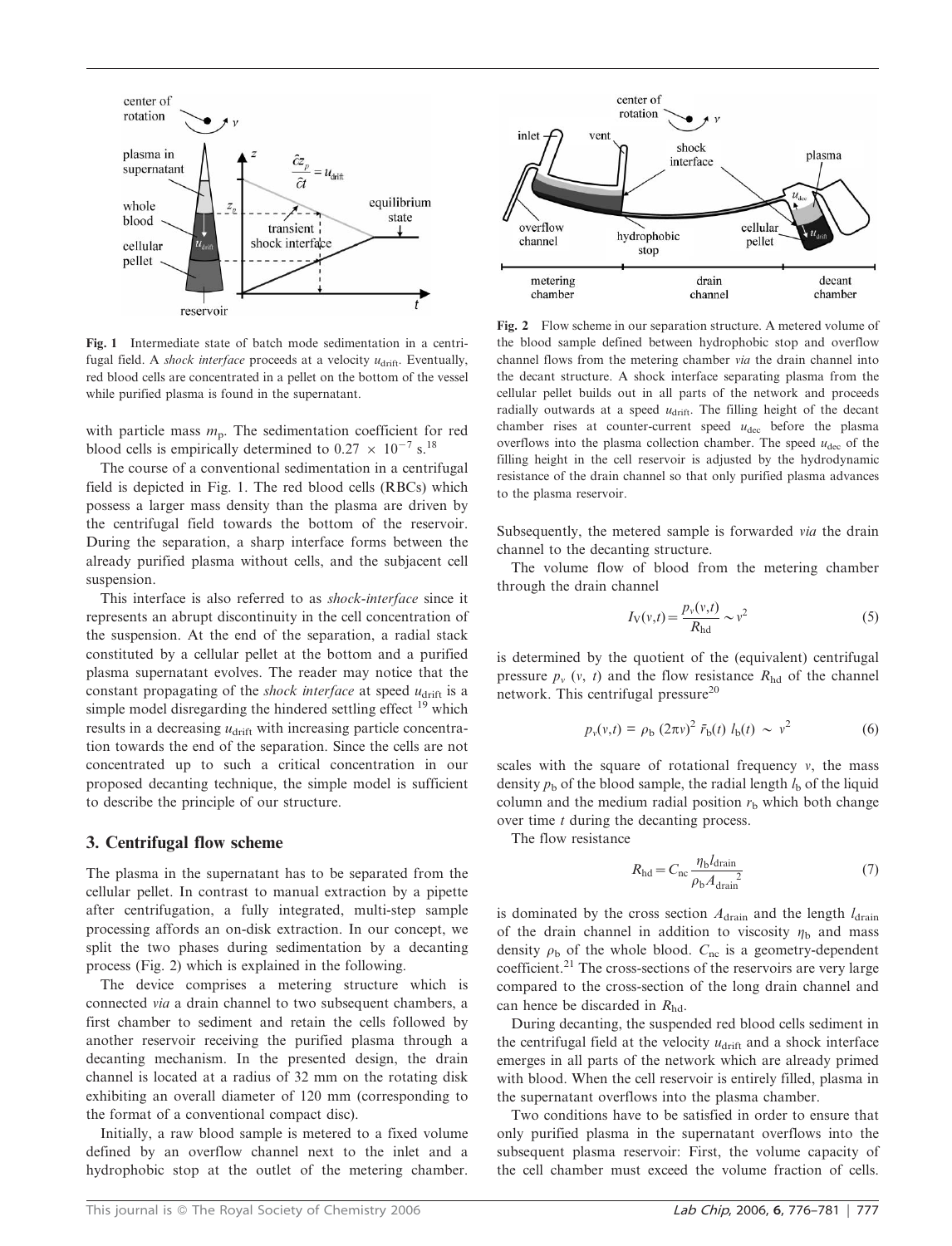Secondly, the ratio between the speeds of the filling level  $u_{\text{dec}}$ and the opposing speed of the shock interface  $u_{\text{drift}}$  must remain small enough such that the cellular constituents never proceed to the plasma chamber. This is, for instance, guaranteed for  $u_{\text{dec}} < u_{\text{drift}}$  during the later stages of the sedimentation process.

The speed of the filling level in the cell reservoir

$$
u_{\text{dec}}(v,t) = \frac{I_V}{A_{\text{cell}}} = \frac{p_v(v,t)}{A_{\text{cell}}R_{\text{hd}}} \sim v^2
$$
 (8)

is given by the volume flow  $I_V$  out of the drain channel and the cross-sectional area  $A_{cell}$  of the cell chamber.

As both,  $u_{\text{dec}}$  (8) as well as  $u_{\text{drift}}$  (3), scale with the square of the spinning frequency  $v$ , the ratio of the two velocities turns out to be constant over  $v$ , thus making the basic working principle of our sedimentation structure independent of  $v$ . Furthermore, the volume efficiency, i.e., the ratio of the extracted plasma to the initially metered volume of whole blood, coincides with volume defined by the metering on the inlet side and the volume capacity of the sedimentation chamber.

The course of separation concludes when the entire blood sample is decanted from the metering chamber into both decant chambers.

## 4. Fabrication

The channels and reservoirs are fabricated by photopatterning multilayers of thick photoresist  $SU-8^{22}$  which are then replicated into disks of cyclo-olefin copolymer (COC) by soft embossing.<sup>23</sup> Therefore, the SU-8 structure is cast into an elastomer (PDMS) which acts as the tool in the hot embossing process. Afterwards, the structured polymer disk as well as the lid are globally hydrophilized by plasma activation (O<sub>2</sub>-plasma of 100 W for 1 min). Hydrophobic patches are subsequently applied using a 1% Teflon solution on designated channel sections.

In order to avoid a sagging of the cover-lid, a 2-composite polymer foil featuring two layers is used in the thermal diffusion bonding process. One 0.5 mm stiff layer supplies the required mechanical stability to the lid while a only 3 to 5  $\mu$ m thick second layer promotes the bonding due to its low glass transition temperature. The channel width amounts to  $300 \mu m$ and the depth is measured to 85 mm; the depths of the reservoirs are 300 µm.

### 5. Experimental investigation

The blood samples for all presented experiments were pretreated with the anticoagulant EDTA. Also separations with pure human whole blood obtained from the finger tip with a commercial lancet system could be successfully performed. The Hematocrit (volume fraction of red blood cells) has not been measured or adjusted and thus varied within the typical physiological range (42% to 52% for males and 36% to 48% for women). However, since the quality of separation in terms of the purity and the volume of the extracted plasma remained constant on different days for a variety of test persons, the method proved to be highly reproducible and robust with respect to varying properties of the blood sample.

The blood is injected into the channel network, primes the metering chamber and the overflow channel by capillary action and stops at the hydrophobic patch. The centrifugal separation protocol comprises two operational frequencies. In the first metering step (Fig. 3, left), the disk spins at a low frequency of 10 Hz which is smaller than the burst frequency (15 Hz) of the hydrophobic valve at the outlet of the metering chamber. The liquid plug within the inlet and overflow channel drains into the waste reservoir and tears off from the liquid volume of  $5 \mu$ defined by the chamber geometry.

Leakage of metered sample into the overflow channel is suppressed by tailoring a tiny meniscus at the inlet of the metering chamber. This way, the impact of uncontrollable fluctuations of the break-off process on the much larger volume to be metered are minimized. The break-off is thus enforced by a sharp constriction (''liquid knife'') at the transition from the metering chamber to the overflow channel. In addition, the entrance region of the overflow channel is widened to locally weaken the impact of the capillary force and



Fig. 3 (Left) In the metering chamber, whole blood is centrifugally metered to a volume of 5  $\mu$  at rotational frequency  $v = 10$  Hz. The volume is defined between the hydrophobic stop at the outlet and the overflow channel next to the inlet of the chamber. The vent ensures optimum capillary filling. (Right) At  $v = 40$  Hz, blood flows out of the metering chamber into the drain channel at flow rate  $I_v(v,t)$ . The evolution of the shock interface between plasma and cellular blood constituents can be observed.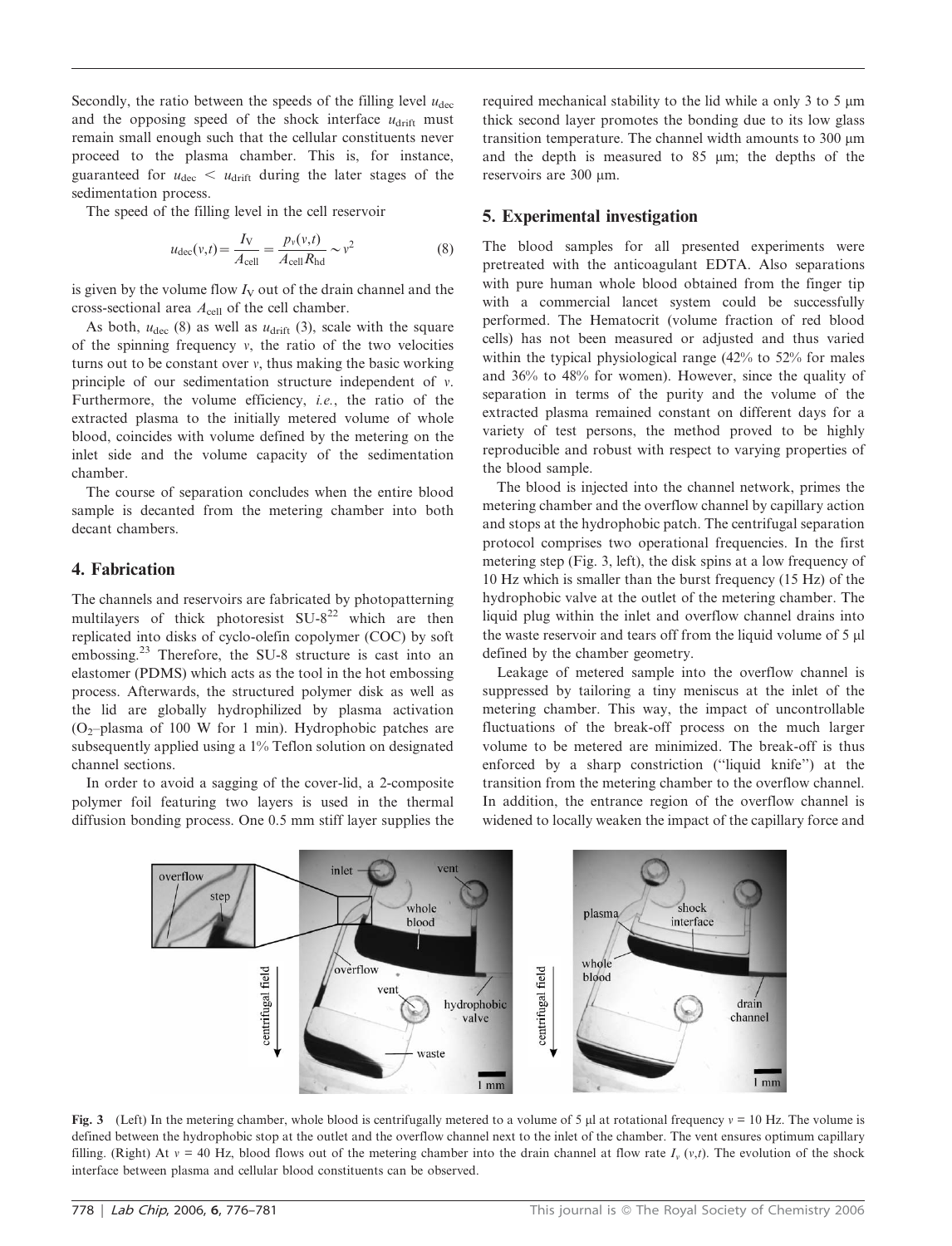

Fig. 4 (Left) Intermediate state of the decanting process at  $v = 40$  Hz. Blood from the drain channel flows into the first reservoir. The filling level moves at a speed  $u_{\text{dec}}(v,t)$  towards the radially inwards overflow while the shock interface separating pure plasma in the supernatant from the cellular pellet progresses radially outwards. (Right) Advanced state of separation. Purified plasma is decanted into a separate reservoir while the cellular pellet is retained at the bottom of the decant chamber. The shock interface separating plasma and cellular sediment in the drain channel is magnified in the insert.

thus ''pin'' the emerging liquid/gas interface at a wellreproducible position.

At frequencies beyond the burst frequency of 15 Hz (here 40 Hz), the decanting procedure initiates through the drain channel into the decant chambers (Fig. 3, right). During filling of the first decant chamber, the radially outwards moving shock interface separates plasma and cellular sediment (Fig. 4, left). The flow resistance of the drain channel throttles the filling so that only plasma in the supernatant overflows into the second chamber (Fig. 4, right). The process yields  $2 \mu$ l of purified plasma in the final reservoir where it is readily available for further on-disk processing. The images are acquired by a stroboscopic technique.<sup>24</sup>

In addition to the ''conventional'' separation in the decant chamber, also the continuous pre-separation in the narrow drain channel contributes to the enhanced speed and quality of the plasma extraction process. Due to the small radial extension (300  $\mu$ m) of the drain channel, a 2-phase flow emerges shortly after exiting the metering chamber (see magnified excerpt on the right of Fig. 4). Once the stacked flow reaches the entrance of the decant chamber, it can be observed that the lower cell phase directly proceeds along the left wall of the separation chamber to the high-density pellet at the bottom while the less dense upper plasma phase immerses with the supernatant (Fig. 4, left). The pre-separation in the drain channel thus remains widely undisturbed by the transition from the flow through the drain channel to the batch-mode separation chamber.

Also the confinement of the inflowing cells to the left hand side favors a clean separation from the plasma overflow on the opposite side of the separation chamber. We also mention that, as the pre-separated plasma ''slips'' more rapidly through the upper part of the drain channel, the cell concentration and thus the viscosity of the suspension tends to increase to steadily reduce the flow velocity through the drain channel.

The separation of the  $5 \mu l$  volume takes place at high frequencies to reduce the time  $t_{\text{sep}}$  for gaining the targeted plasma volume of  $2 \mu l$ . Fig. 5 shows the measured separation time  $t_{\text{sep}}$  for different rotational frequencies from 25 Hz to 50 Hz. Our experiments corroborate a decline of the separation time  $t_{\text{sep}}$  with inverse square of the frequency v which complies with the theory (5). However, a minimum separation time is imposed by the practical limitation of the centrifugal frequency by the power of the rotary engine, the bonding strength of the lid, parasitic hemolysis and general security issues. A reasonable trade-off is found at a spinning frequency of  $v = 40$  Hz.

As already described in Section 3, the shock interface occurs in all parts of the separation structure as soon as the disk starts the high-frequency rotary motion (Fig. 3, right). Thus, the cell concentration of the blood-flow out of the metering chamber is slightly increased within the first stage of the process (higher viscosity of blood), leading to a deceleration of  $u_{\text{dec}}$ and making the whole process even more stable.



Fig. 5 The measured separation time  $t<sub>sep</sub>$  declines with the inverse square of the spinning frequency  $v$ .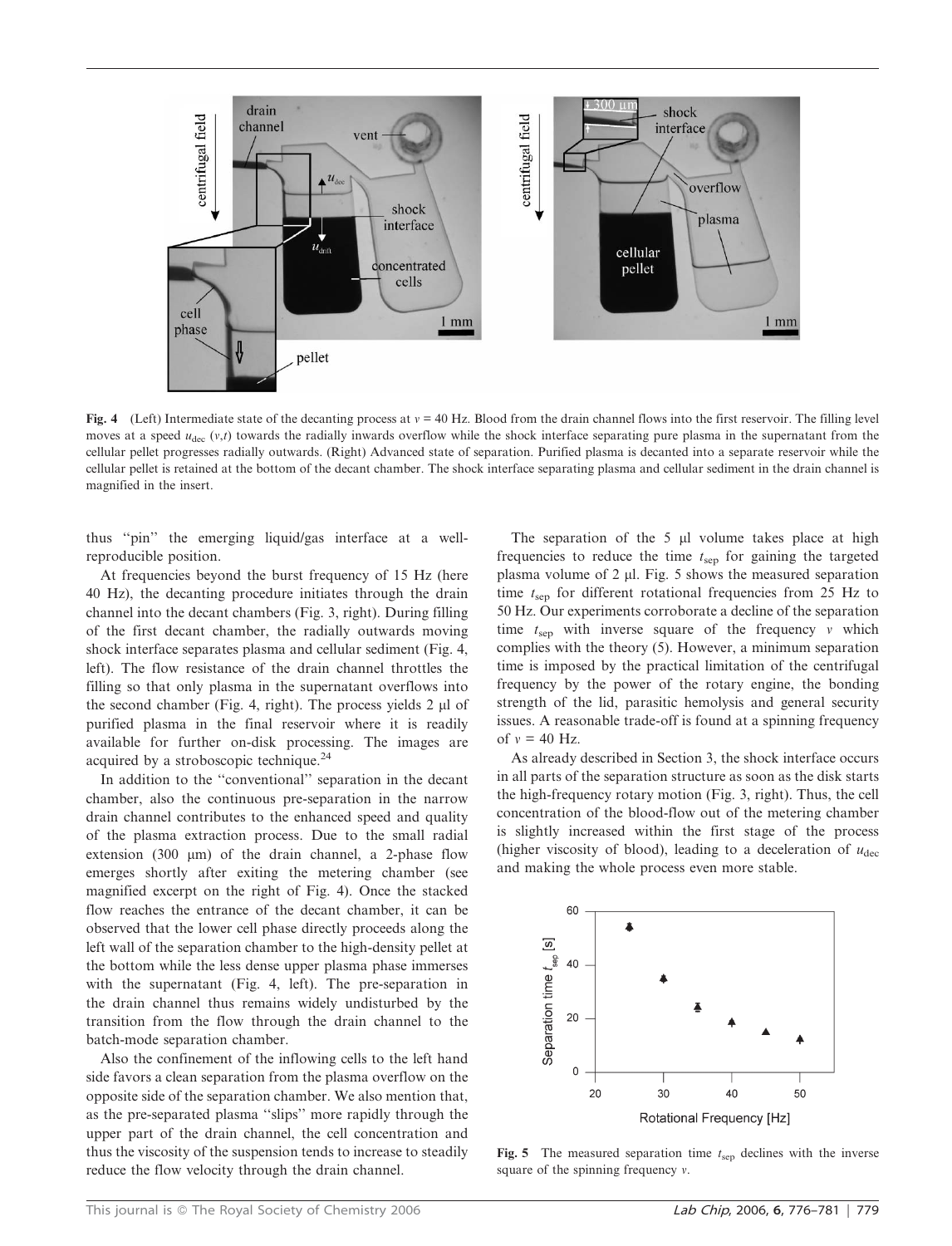

Fig. 6 Calibration curve between color intensity and cell suspension with a defined concentration of red blood cells  $c_{RBC}$ . The limit of detection is a concentration  $c_{RBC} = 0.1125\%$ .

#### 6. Residual cell concentration

The extracted plasma is investigated for residual red blood cells by optical inspection of the bottom of the reservoir and the liquid/gas interface (Fig. 7) for all rotational frequencies  $v$ . Prior to inspection, the disk is again extensively spun at 100 Hz for more than 5 min to ensure that all residual cells in the bulk of the plasma agglomerate at the reservoir bottom. Color images of the reservoir bottom are taken and compared to agglomerated cells of defined concentrations (Fig. 6). With this method, the residual cells in the plasma are determined to less than 0.1125% independent of the rotational frequencies during separation. The true cell concentration is probably even smaller as the limit of  $0.1125%$  corresponds to the minimum detectable cell concentration.

Inspecting the radially inward liquid/gas interface, a thin film of cells on the plasma meniscus can be observed. Presumably stabilized by the surface tension, the few cells stay on top of the liquid and do not penetrate through the surface into the bulk, even by spinning at maximum rotational frequencies of 100 Hz. The purity of the bulk plasma is thus not affected for further on-disk processing, especially when it is capillary sucked away from the bottom of the reservoir (Fig. 8). We assume that residual cells on top of the liquid directly migrate from the drain channel into the plasma chamber on top of the liquid meniscus when the first decant chamber



Fig. 7 Two areas are investigated for residual red blood cells after sedimentation: the bottom of the reservoir and the plasma meniscus. Even after extensive centrifugation at 100 Hz for 5 min, no residual cells are found at the bottom of the plasma reservoir according to the minimum detectable cell concentration of 0.1125% (Fig. 6). However, residual cells on top of the plasma meniscus are observed even after the centrifugation in both reservoirs. They do not penetrate the surface of the meniscus and thus do not affect the purity of the bulk plasma.



Fig. 8 (Left) A capillary duct connects the bottom of the plasma reservoir to potential subsequent analyses located in the center of the disk. During rotation, the plasma is retained in the plasma reservoir by the high centrifugal pressures  $p_y(y, l)$  in the reservoir  $(l_1)$  and the duct  $(l_2)$ , dominating capillarity. (Right) Upon stopping the disk, the plasma primes the capillary duct by capillary action  $\Delta p_\theta$  and proceeds towards the center of the disk for further on-disk processing.